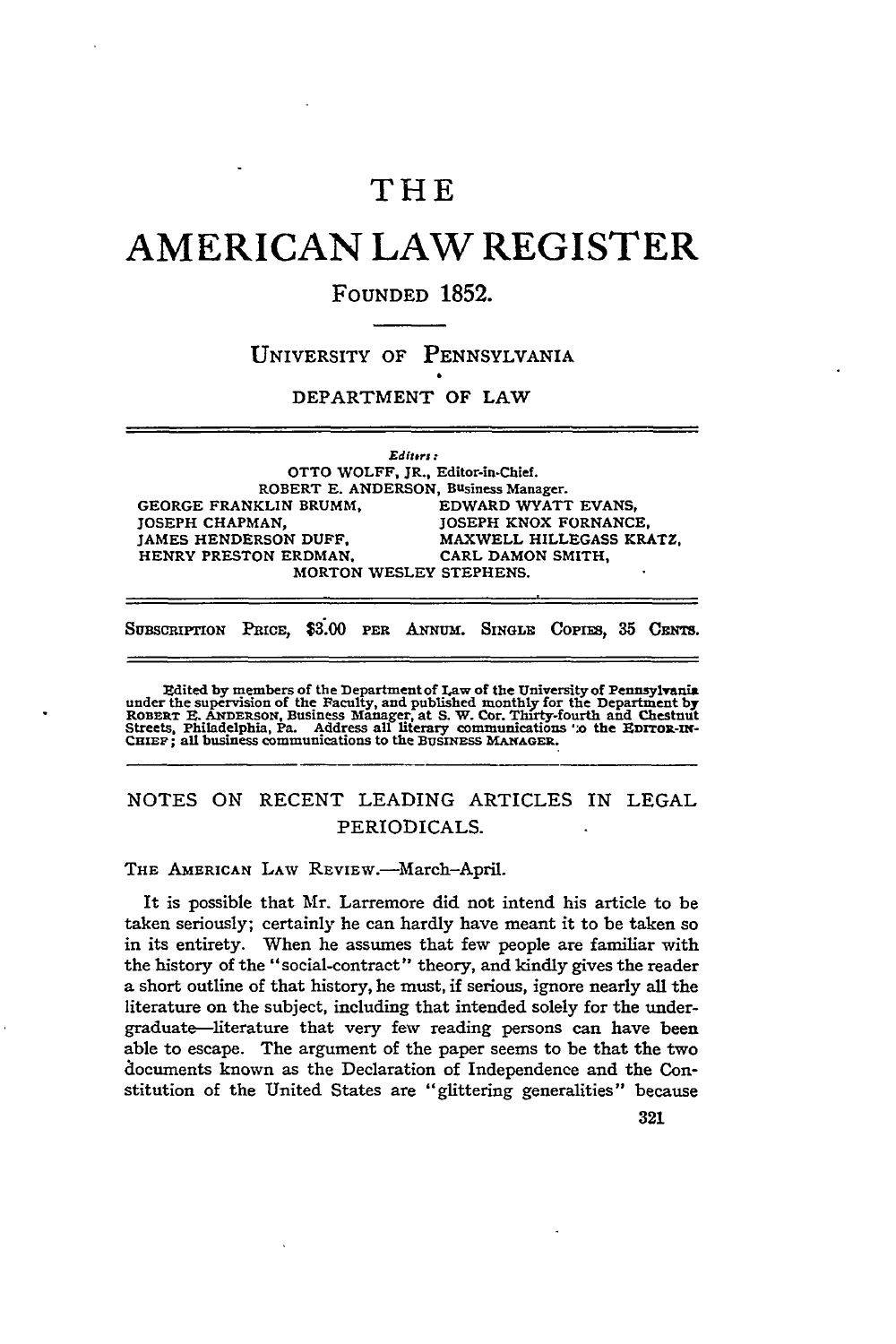the people of the United States have not lived up to the formulas therein contained, in all respects. That both documents are open to criticism is true; that they were not sent forth to be accepted of all men as the final statement of unerring wisdom; that they were not so accepted **by** the people, is well known to all students of those documents or of our history. The line of argument here adopted, however, would equally well relegate to the class of glittering generalities and well-worn aphorisms, weak and feeble because not acted upon **by** those supposed to accept them, the Ten Commandments and the Sermon on the Mount.

*Injunctions against Boycotts and Similar Unlawful Acts.* James Wallace Bryan. The attempt is here made to answer the question: "Given a combination, are all of its attempts to exclude a person from business dealings with others unlawful as boycotts? Conditions **un**der which injunctions have been issued to restrain combinations of workmen are first examined; then the retaliatory measures commonly taken **by** employers, and the measures used to restrain them. It may be noted that while it needs eleven pages to examine the cases where injunctions have been issued against the workman, it takes less than two to examine those where it has been considered possible that the court would grant the injunction against the employer. Actions which appear to be open to only one section of the people naturally excite suspicion among those against whom they are used.

#### **THE** GREEN BAG.-April.

*Employers' Liability as an Industrial Problem.* Roger **S.** Warner. Very clearly and without waste of words Mr. Warner shows us the economic conditions preceding, and the economic changes of the time which produced the "fellow-servant" rule. Since the decision of Lord Abinger, in *Priestly v. Flower,* "the fellow servant rule has been a controlling principle of the common law; it may almost be said in view of the change in industrial conditions, that since that day it has been out of place in our *corpus juris.* The attitude of English thought upon the subject is well exhibited **by** this extract from the memorandum of the Home Office submitted to the Royal Commission on Labour in 1894. "The doctrine (the fellow-servant rule) is an exception to the general rule; is modern judge-made law; implies a contract founded on a legal fiction not in accordance with fact; has been .pushed to extreme length **by** the judges forcing and straining the meaning of the term 'common employment' and in practice leads to gross anomolies and injustice **......** the law is an unfair law, operating oppressively against workmen as a class." Wherever statutes have not been passed, this "modem judge-made law" is still enforced. "Statistics in regard to the causes of industrial accidents are startling," we are told. This being so, we have at last come to the knowledge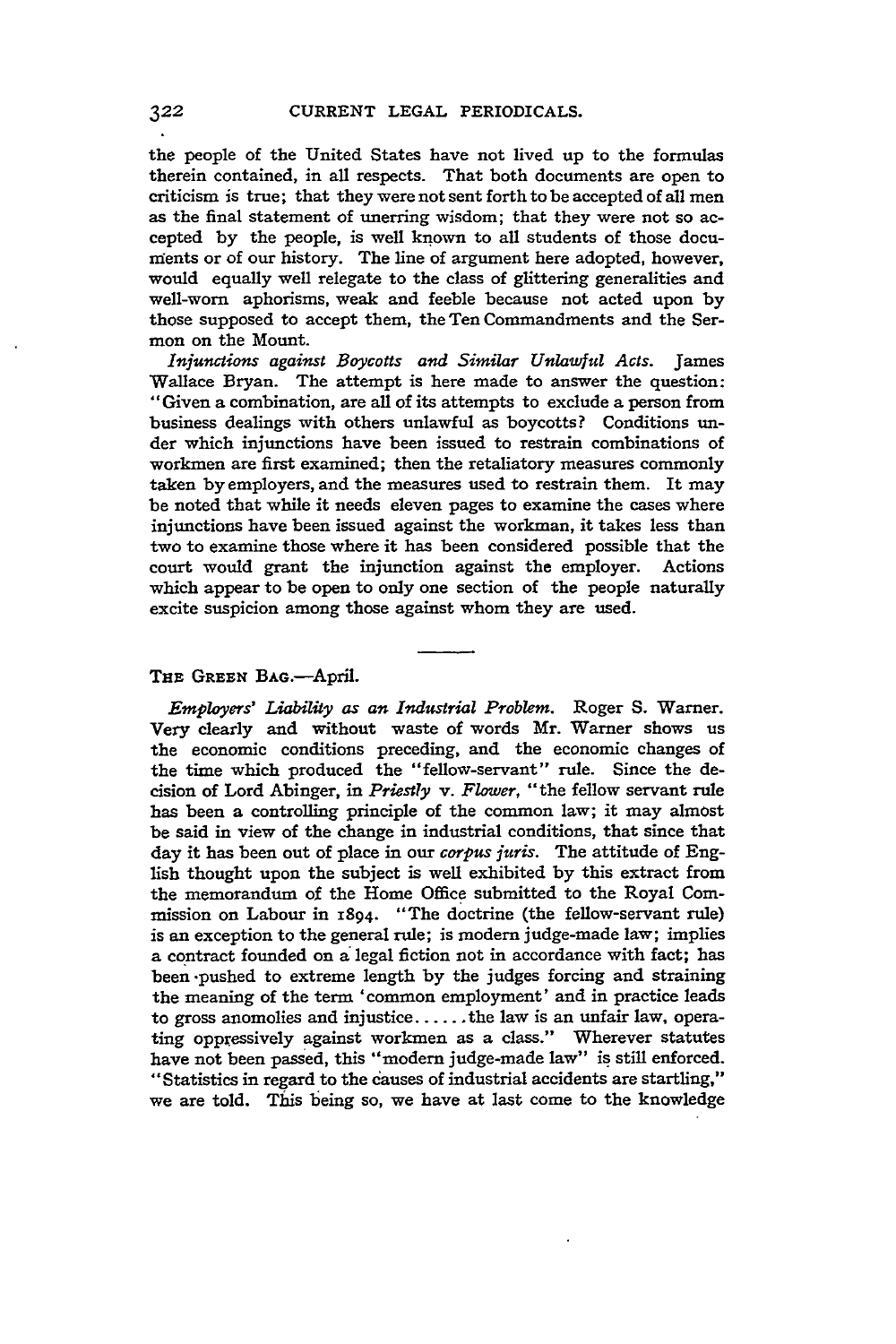that for such losses some one must pay. It was thought for a long time that the workman paid, and those who were not included in that class did not worry. Now it is beginning to be thought that this is after all a severe drain upon the community; that perhaps it is not, after all, the workman who pays all the cost. This is causing the other classes who may have to pay, some concern. **Why** should the employer of much labor impose these burdens upon the members of the community who are not large employers of labor? In Europe this knowledge has already had its effect. In the United States, while other risks are insured against, "no account is taken of the deterioration of the human machine." Mr. Warner does not insist that we shall blindly follow England in our legislation upon this subject, but he says: "It is scarcely to be expected that the problems which we have been discussing can be left to work out their own solution without legislation. They are industrial problems created not **by** natural and economic conditions alone, but **by** an artificial regulation of those conditions. It may be that our methods and difficulties differ so far from those of the British that we cannot profit **by** their example; it may be that there are more effective solutions. But these are the questions to be determined-let us have all the light that discussion can give us."

ł

*The Abuse of Personal Injury Litigation.* This is a "symposium" by nine writers, who each give us, from their point of view that "light" that Mr. Warner asked for. The first writer thinks that he approves of legislation upon the model of the English act. The second writer shows that the employer is far more wholly to blame for the amount of litigation upon the subject, and he also advocates a "fair workman's compensation act," but fears that corporations will not lend their support to such a measure. The third writer has a large number of simples which he advocates as remedies, but in the long list it seems as if some might be as likely to kill as cure. The fourth writer takes the "legal and professional view," which he seems to consider must be that the greater number of cases for personal injuries are fictitious. The fifth, finds a great injustice in the present state of affairs, and advocates legislation, but apparently not of the workmen's compensation type. The sixth seems to find in co-operative insurance and elimination of the "shyster lawyer" a panacea for all the evils The seventh appears to be an employee of street railway corporations and unfortunately does not bear out the hope that he would take an unbiased view of the situation. The eighth is also an employee of the street railway corporations and he seems to feel that the entire problem is comprised in the endeavor to eliminate "unjust verdicts." The ninth considers the question in the light of workmen's compensation in England. The light we get is that the law and the lawyer will ultimately have little to do with the settlement of the question. It is an industrial problem with which they have already shown they are unfitted to cope. The judges havemade the law; they will have little to do with its repeal.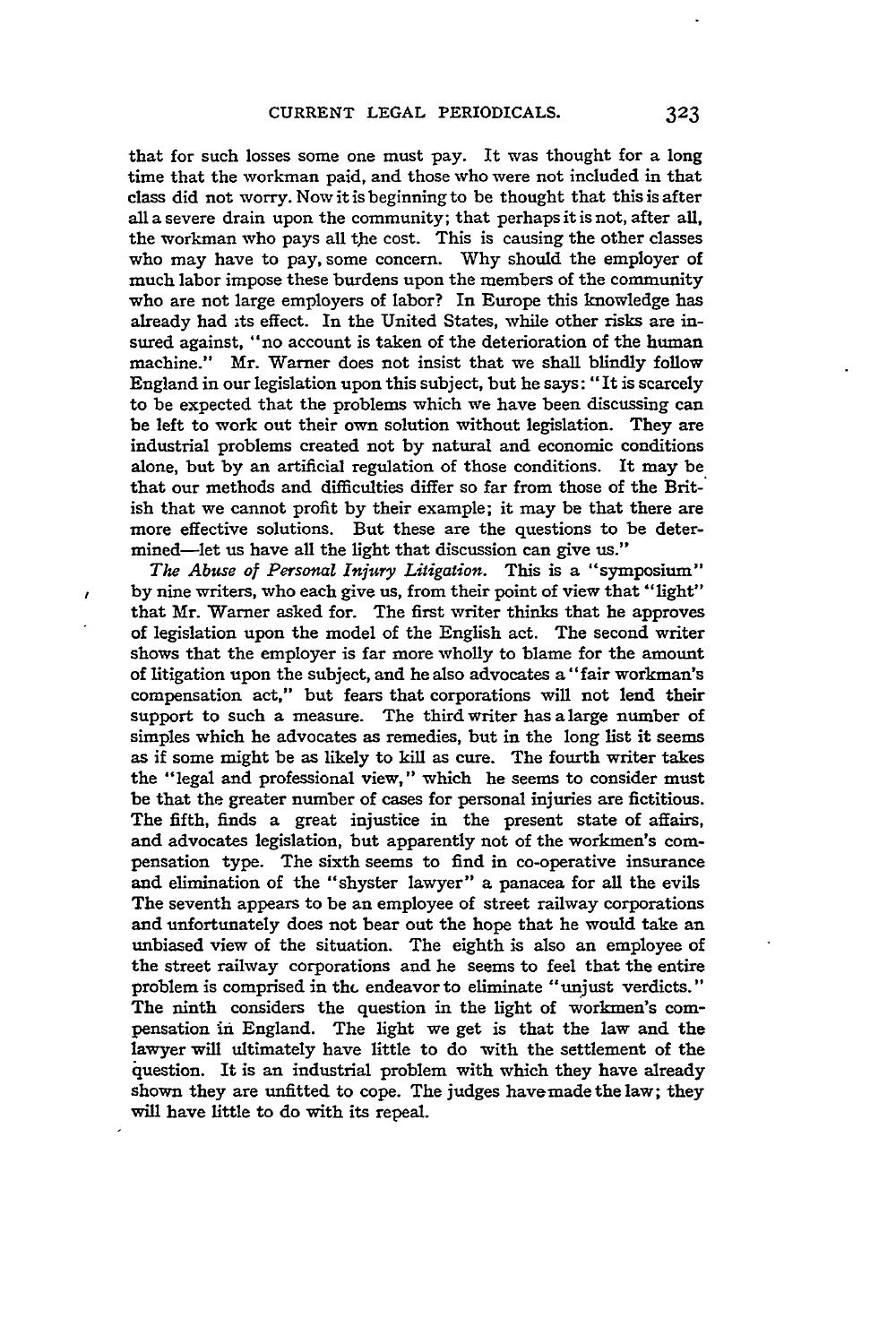#### HARVARD LAW REVIEW.-March

*The Genesis of the Corporation.* Robert L. Raymond. This article has the rare distinction of originality. Whether its conclusions are accepted or not, they have grown out of real processes of thought, and are not merely the written observations of previous writers. This does not mean that we are not given "authorities" with page and chapter. The writer acknowledges indebtedness to Pollock and Maitland with a generosity and enthusiam which alone would prove him no mere borrower. A quotation or two may give some slight idea of this interesting article. "The unit interest or oneness produced **by** the association in different ways of several persons became such an active factor -in practical affairs that people were forced to recognize it as something independent. The oneness had to be given a place. in business and in law as something definite. It happened that the basis of a person was adopted, unfortunately, through the influence of a theory entirely proper where it belonged, namely, in church ownership; this person was called a fictitious person. Unfortunately because the word 'fictitious' or 'artificial' says more than is necessary, connotes something far removed from the practical everyday affairs of life, signifies feigning or make-believe. A corporation is really a collection of flesh-and-blood individuals who have an identity of interest in certain affairs.

"Neither the individuals nor the relation they bear to one another is fictitious. The mechanical necessity of the case requires that these individuals in their group capacity be put upon some definite basis, and they are therefore treated as a single person. But there can hardly be said to be anything unreal about the matter. A nation represents merely the relationship of certain human beings to one another, but we should hardly call the United States or England a fiction." **"By** the middle of the fifteenth century .... it was settled as a matter of positive law that the corporation must be created **by** the sovereign power ........ When this rule of law was established **.......** it really meant, recognition of corporations cannot continue without the king's express consent. The sovereign's act was not creation but permission ........ nevertheless, from the time when this rule of law became established the permission was given in form as though it were creation... Corporations came to be things made according to the ideas of the sovereign .... Even so, it was long before the sovereign went in advance of the general opinion, and corporations were for a long time limited to endeavors strictly for the public **....** A corporation which in business affairs can do practically anything and everything that can be done **by** an individual **and** can do it anywhere and everywhere is a long distance from the true corporation which was brought into existence **by** absolute necessity, which was recognized simply because the progress of events demanded its recognition, which was the result of natural growth, of logical evolution. The modem

 $3^{24}$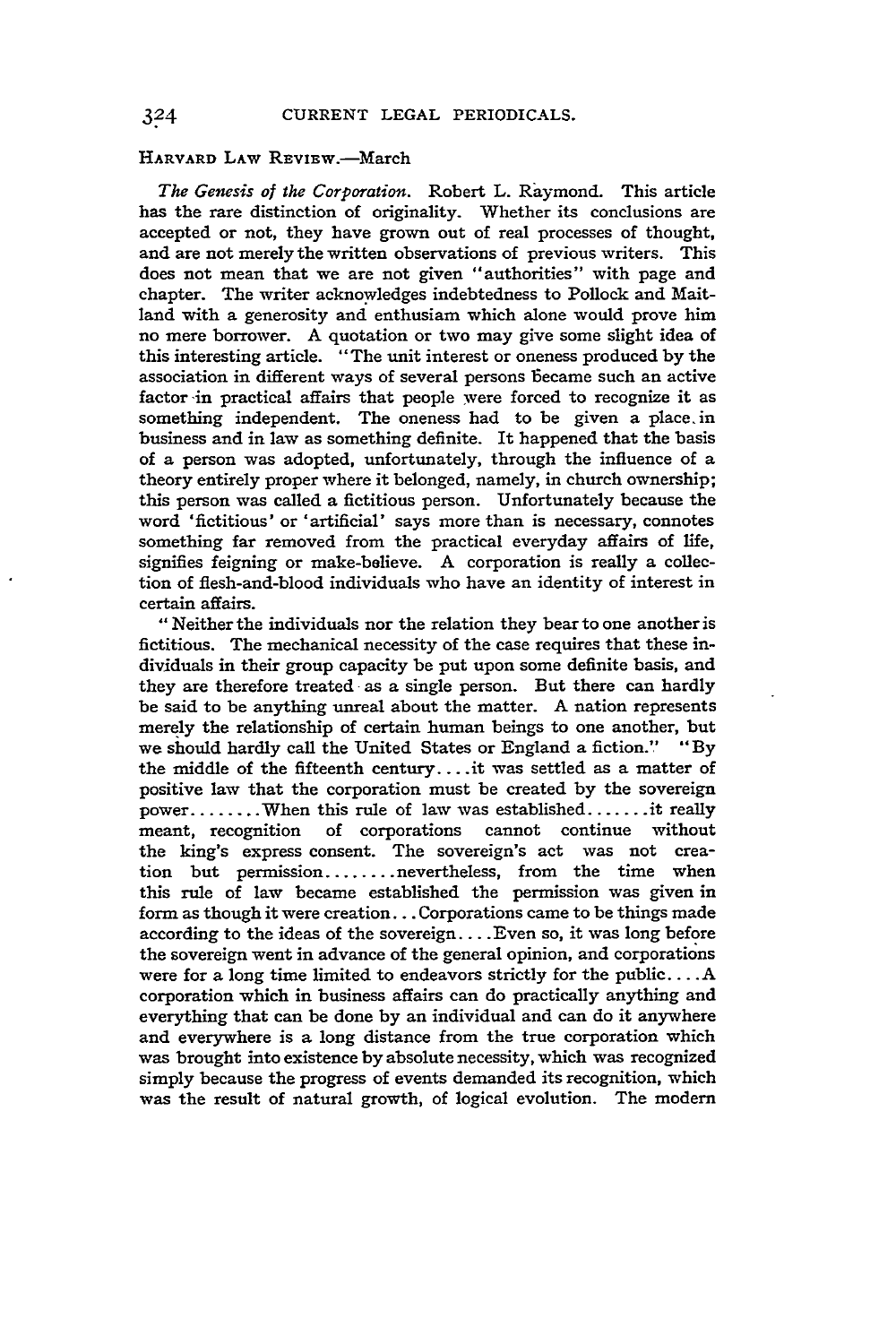corporation is the product of arbitrary legislation struck off at a given time. It does not represent the natural growth of the corporate idea, but rather is a distorted application of that idea. Serving as a buffer between questionable acts and their natural consequences, it has been used to bring about a state of affairs in the commercial world which rests on neither a sound or a just basis. If existing conditions are to be improved, it must be by intelligent amendment of our corporation laws. An exact standard by which to measure proposed legislation is not to be hoped for; but in a clear understanding of what a corporation really is we may find both guidance and authority for action."

### MICHIGAN LAW REVIEW.-February.

*The Evasion of State Laws by Mail Order Insurance Companies.* John G. Park. The sins of the insurance company are many and this is another indictment of a sort of insurance which seems to be sinful from its birth. It offers—through the mail—the benefits of all valid insurance and some additional ones. These companies are said to carry on their business by the evasion and defiance of the laws of the several states. Mr. Park would have legislation **to"** prohibit the sending by mail of an insurance policy into any state where the insurer has not complied with all the statutory regulations." "By a federal statute the sending by any mail of any form of an insurance contract into a state wherein the insurer was not authorized to do business should be declared a fraudulent use of the mails." "There is no justification for the use of a governmental agency to defy state law. The state and federal courts should take cognizence of the true aspect of mail order insurance companies. They should pierce through the paper contrivances which conceal their methods and hold them to be legally what they are morally, offenders against the law,"

*Christian Science and Religious Liberty.* Edward W. Dickey. This is an earnest, if not strong, argument in favor of the unrestricted practice of the art of healing **by** the Christian Scientists, which argument would be quite as forcible if applied to any set of persons, claiming any religious opinions and desiring to perform cures by the methods sanctioned **by** such opinions. Many well-meaning persons have, under the urging of certain religious beliefs, claimed the right to perform sacrifices, entailing the taking of human life, with the belief that their faith would restore the victim ultimately. Public policy cannot permit the practice of such measures, yet the argument here set forth would sanction them, although they doubtless would be as repugnant to the writer as to any other citizen. So long as the opinion prevails, that the science of medicine as practised by physicians trained in the schools, should be confined to those so trained, however mistaken the opinion may be that life is safer in their hands than the hands of any other set of persons, so long will untrained persons, irrespective of their re